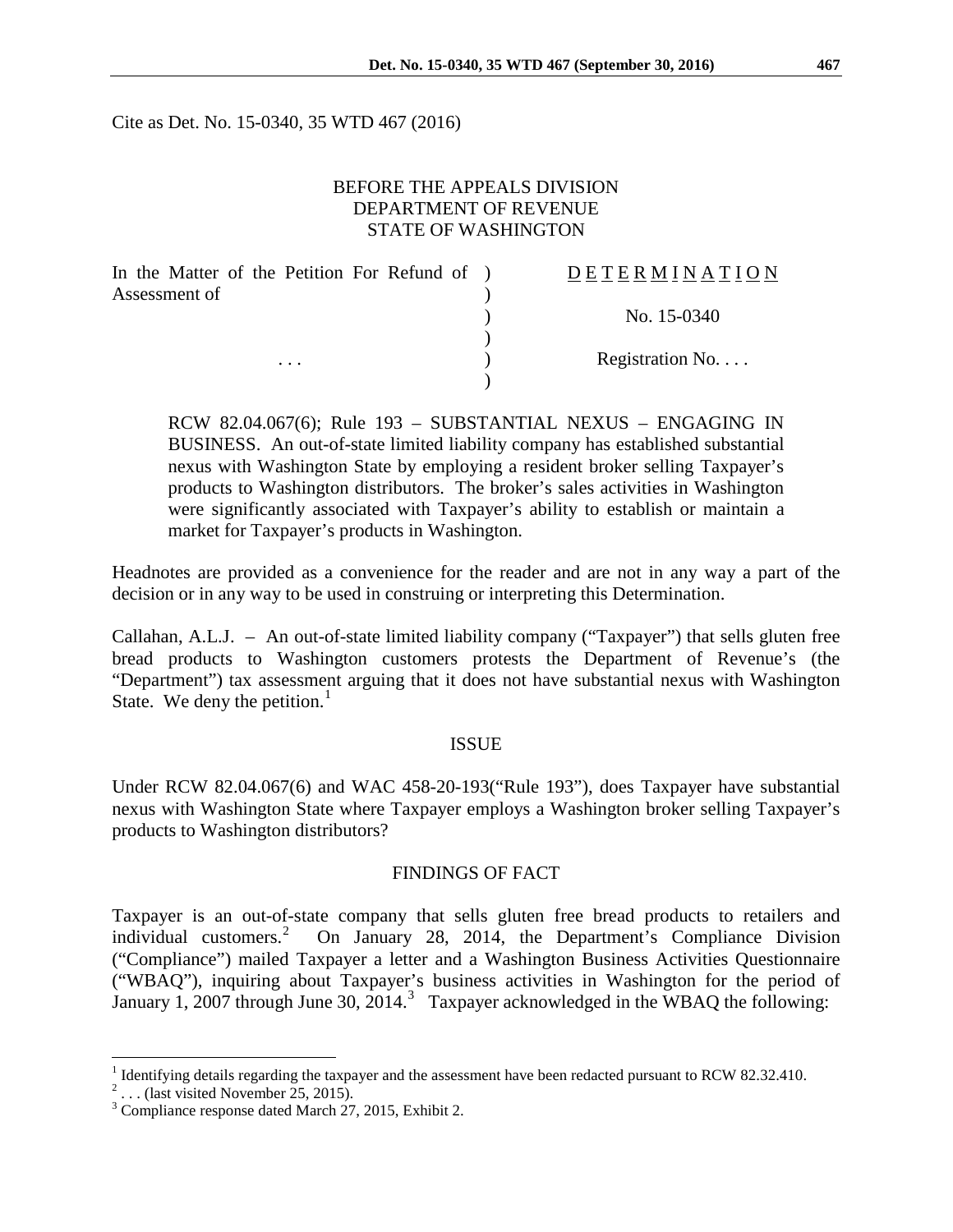- It makes wholesale sales to Washington distributors for resale.
- It does not have any employees or offices in Washington State.
- It delivers its products to Washington via common carriers.<sup>[4](#page-1-0)</sup>

Upon receipt of the WBAQ, Compliance contacted Taxpayer to register with the Department.<sup>[5](#page-1-1)</sup> Taxpayer submitted a business license application dated, September 30, 2014, to the Department.<sup>[6](#page-1-2)</sup> Taxpayer acknowledged in its business license application that it employs an independent Washington broker selling Taxpayer's products to Washington distributors.<sup>[7](#page-1-3)</sup>

Compliance determined that Taxpayer has substantial nexus with Washington State based on Taxpayer's answers in the WBAQ and in its business license application stated above. On January 29, 2015, Compliance issued an assessment for the period of October 1, 2012 through June 30, 2014 based on the sales figures for the period of October 2012 to June 2014 Taxpayer provided.<sup>[8](#page-1-4)</sup> The assessment was in the amount of  $\$ \dots$ , which consisted of a small business credit of  $\$\ldots$ , wholesaling business and occupation ("B&O") tax of  $\$\ldots$ , litter tax of  $\$\ldots$ , a delinquent penalty of  $\$\ldots$ , interest of  $\$\ldots$ , a 5% assessment penalty of  $\$\ldots$ , and a 5% unregistered business penalty of \$ . . . .

Taxpayer paid the assessment in full but timely petitioned the Department's Appeals Division for a refund. Taxpayer argues that it does not have substantial nexus with the state pursuant to Public Law 86-272. In addition, Taxpayer asserts that it is not subject to Washington State excise tax because it has no physical presence through employees or assets in the state.<sup>[9](#page-1-5)</sup> Taxpayer makes no arguments with respect to whether its broker's sales activities in Washington create substantial nexus with the state.

## ANALYSIS

Washington imposes a B&O tax "for the act or privilege of engaging in business" in this state. RCW 82.04.220. Persons engaged in making sales at retail are subject to the B&O tax under the retailing tax rate on the gross proceeds of sales of the business. RCW 82.04.250. Persons engaged in making sales at wholesaling are subject to the wholesaling B&O tax. RCW 82.04.060. "Sale at wholesale" or "wholesale sale" means "[a]ny sale, which is not a sale at retail, of (a) Tangible personal property;..." RCW 82.04.060(1)(a).

Taxpayer's sales of its products to Washington customers will be subject to Washington taxes if it has substantial nexus with the state and the sales occur in Washington. RCW 82.04.067(6); Rule  $193(1)(a)$ .<sup>[10](#page-1-6)</sup>

<span id="page-1-0"></span> <sup>4</sup> *Id.*

<span id="page-1-1"></span> $<sup>5</sup>$  Compliance response dated March 27, 2015.  $<sup>6</sup>$  Compliance response, Exhibit 3.</sup></sup>

<span id="page-1-2"></span>

 $^7$  *Id.* 

<span id="page-1-4"></span><span id="page-1-3"></span><sup>&</sup>lt;sup>8</sup> Compliance response, Exhibit 4. The sales figures represent the sales Taxpayer made to Washington distributors. . . and . . . . <sup>9</sup> Taxpayer's petition dated February 28, 2015.

<span id="page-1-5"></span>

<span id="page-1-6"></span> $^{10}$  Laws 2015, 3rd sp.s. ch. 5, § 204, amended RCW 82.04.067, effective September 1, 2015. RCW 82.04.067(6) (2015) provides: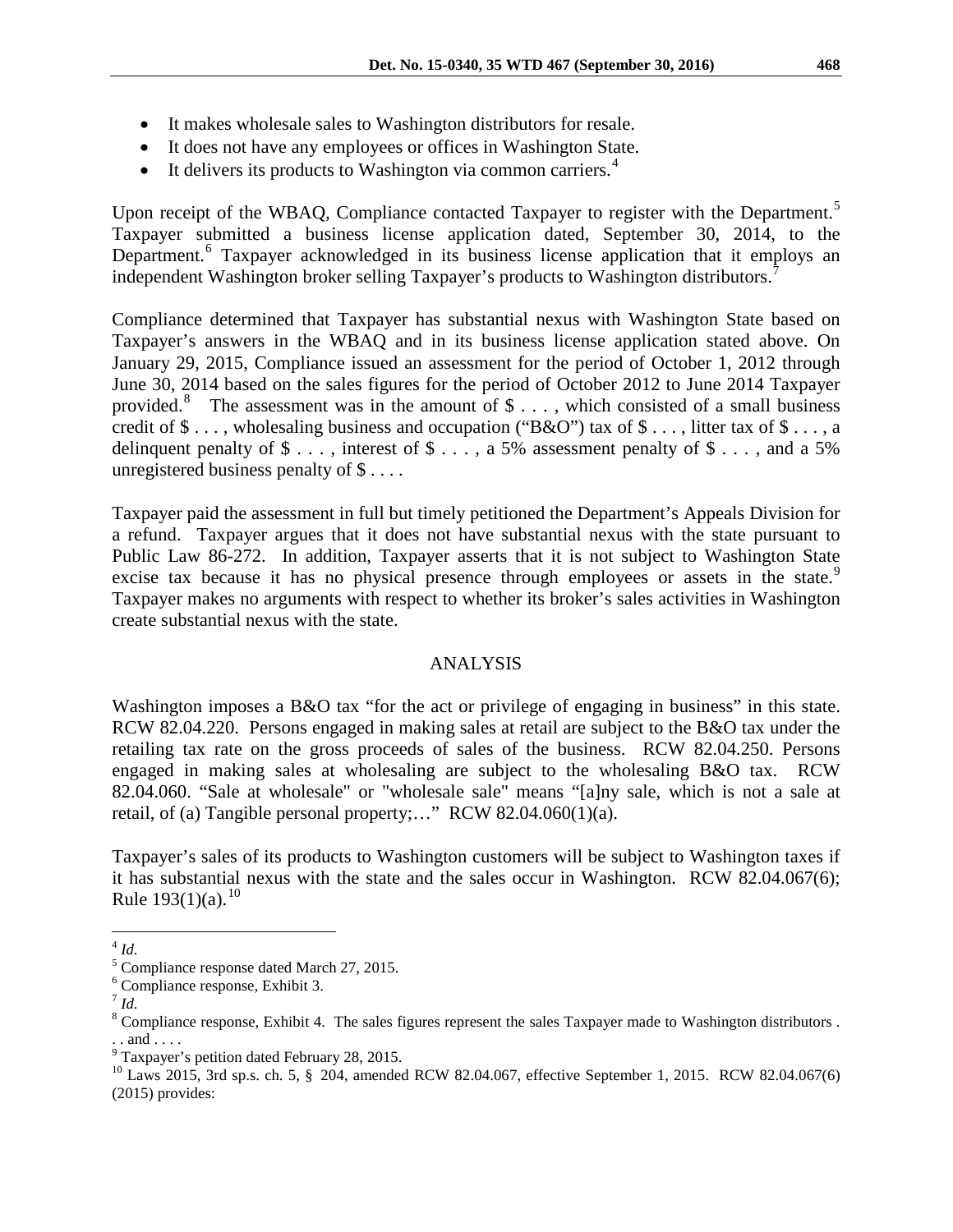*Substantial nexus with Washington State:*

RCW 82.04.067(6) provided the nexus standard for retailing and wholesaling activities:

[A] person is deemed to have a substantial nexus with this state if the person has a physical presence in this state, which need only be demonstrably more than a slightest presence. For purposes of this subsection, a person is physically present in this state if the person has property or employees in this state. A person is also physically present in this state if the person, either directly or through an agent or other representative, engages in activities in this state that are significantly associated with the person's ability to establish or maintain a market for its products in this state.

RCW 82.04.067(6)(2010) (emphasis added).

The Department amended Rule 193 in 2015 to provide further guidance on how Washington's B&O tax and retail sales taxes apply to interstate sales of tangible personal property. Rule 193(102)(d), in relevant part, provides:

**Nexus.** A person who sells tangible personal property is deemed to have nexus with Washington if the person has a physical presence in this state, which need only be demonstrably more than the slightest presence. RCW [82.04.067\(](http://app.leg.wa.gov/RCW/default.aspx?cite=82.04.067)6).

(a) **Physical presence.** A person is physically present in this state if:

(i) The person has property in this state;

 $\overline{a}$ 

(ii) The person has one or more employees in this state; or

(6)(a) Subsections (1) through (5) of this section only apply with respect to the taxes on persons engaged in apportionable activities as defined in [RCW 82.04.460](https://a.next.westlaw.com/Link/Document/FullText?findType=L&pubNum=1000259&cite=WAST82.04.460&originatingDoc=N57CF554052D711E5B8E3FB5D6463527A&refType=LQ&originationContext=document&transitionType=DocumentItem&contextData=(sc.UserEnteredCitation)) or making wholesale sales taxable under [RCW](https://a.next.westlaw.com/Link/Document/FullText?findType=L&pubNum=1000259&cite=WAST82.04.257&originatingDoc=N57CF554052D711E5B8E3FB5D6463527A&refType=SP&originationContext=document&transitionType=DocumentItem&contextData=(sc.UserEnteredCitation)#co_pp_f1c50000821b0)  [82.04.257\(1\)](https://a.next.westlaw.com/Link/Document/FullText?findType=L&pubNum=1000259&cite=WAST82.04.257&originatingDoc=N57CF554052D711E5B8E3FB5D6463527A&refType=SP&originationContext=document&transitionType=DocumentItem&contextData=(sc.UserEnteredCitation)#co_pp_f1c50000821b0) or [82.04.270.](https://a.next.westlaw.com/Link/Document/FullText?findType=L&pubNum=1000259&cite=WAST82.04.270&originatingDoc=N57CF554052D711E5B8E3FB5D6463527A&refType=LQ&originationContext=document&transitionType=DocumentItem&contextData=(sc.UserEnteredCitation)) For purposes of the taxes imposed under this chapter on any activity not included in the definition of apportionable activities in [RCW 82.04.460,](https://a.next.westlaw.com/Link/Document/FullText?findType=L&pubNum=1000259&cite=WAST82.04.460&originatingDoc=N57CF554052D711E5B8E3FB5D6463527A&refType=LQ&originationContext=document&transitionType=DocumentItem&contextData=(sc.UserEnteredCitation)) other than the business of making wholesale sales taxed under [RCW 82.04.257\(1\)](https://a.next.westlaw.com/Link/Document/FullText?findType=L&pubNum=1000259&cite=WAST82.04.257&originatingDoc=N57CF554052D711E5B8E3FB5D6463527A&refType=SP&originationContext=document&transitionType=DocumentItem&contextData=(sc.UserEnteredCitation)#co_pp_f1c50000821b0) or [82.04.270,](https://a.next.westlaw.com/Link/Document/FullText?findType=L&pubNum=1000259&cite=WAST82.04.270&originatingDoc=N57CF554052D711E5B8E3FB5D6463527A&refType=LQ&originationContext=document&transitionType=DocumentItem&contextData=(sc.UserEnteredCitation)) a person is deemed to have a substantial nexus with this state if the person has a physical presence in this state during the tax year, which need only be demonstrably more than a slightest presence.

(ii) A remote seller as defined in section 202 of this act is presumed to be engaged in activities in this state that are significantly associated with the remote seller's ability to establish or maintain a market for its products in this state if the remote seller is presumed to have a substantial nexus with this state under section 202 of this act. The presumption in this subsection  $(6)(c)(ii)$  may be rebutted as provided in section 202 of this act. To the extent that the presumption in section 202 of this act is no longer operative pursuant to section 205 of this act, the presumption in this subsection  $(6)(c)(ii)$  is no longer operative. Nothing in this section may be construed to affect in any way RCW  $82.04.424$ ,  $82.08.050(11)$ , or  $82.12.040(5)$  or to narrow the scope of the terms "agent" or "other representative" in this subsection (6)(c).

A "remote seller" means "a seller that makes retail sales in this state through one or more agreements described in subsection (1)of this section, and the seller's other physical presence in this state, if any, is not sufficient to establish a retail sales or use tax collection obligation under the commerce clause of the United States Constitution." Laws 2015, 3rd sp.s. ch. 5, § 201.

<sup>(</sup>b) For purposes of this subsection, a person is physically present in this state if the person has property or employees in this state.

<sup>(</sup>c)(i) A person is also physically present in this state for the purposes of this subsection if the person, either directly or through an agent or other representative, engages in activities in this state that are significantly associated with the person's ability to establish or maintain a market for its products in this state.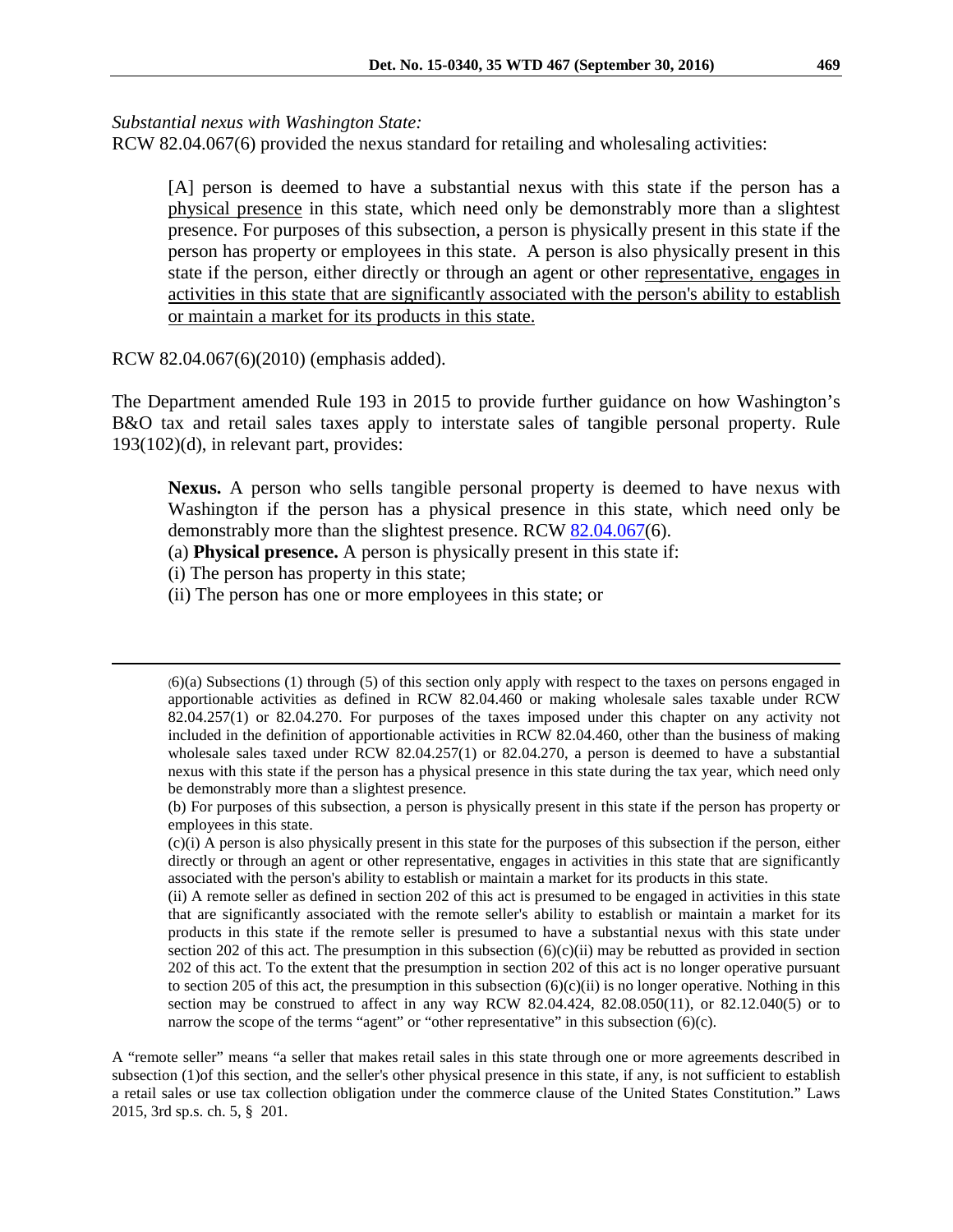(iii) The person, either directly or through an agent or other representative, engages in activities in this state that are significantly associated with the person's ability to establish or maintain a market for its products in Washington.

. . .

(d) **In-state activities.** Even if a person does not have property or employees in Washington, the person is physically present in Washington when the person, either directly or through an agent or other representative, engages in activities in this state that are significantly associated with the person's ability to establish or maintain a market for its products in Washington. It is immaterial that the activities that establish nexus are not significantly associated with a particular sale into this state.

For purposes of this rule, the term "agent or other representative" includes an employee, independent contractor, commissioned sales representative, or other person acting either at the direction of or on behalf of another.

A person performing the following nonexclusive list of activities, directly or through an agent or other representative, generally is performing activities that are significantly associated with establishing or maintaining a market for a person's products in this state: (i) Soliciting sales of goods in Washington;

. . .

(iv) Delivering products into Washington other than by mail or common carrier;

. . .

(vii) Performing activities designed to establish or maintain customer relationships including, but not limited to:

(A) Meeting with customers in Washington to gather or provide product or marketing information, evaluate customer needs, or generate goodwill; or

(B) Being available to provide services associated with the product sold (such as warranty repairs, installation assistance or guidance, and training on the use of the product), if the availability of such services is referenced by the seller in its marketing materials, communications, or other information accessible to customers.

(Emphasis added.)

Nexus may be established through the activities of the seller's own employees, or the activities of independent contractor representatives. RCW 82.04.067(6); Rule 193(102); *Scripto, Inc. v. Carson*, 362 U.S. 207 (1960); *Tyler Pipe Indus., Inc. v. Washington Dep't of Revenue*, 483 U.S. 232 (1987). The activities of the seller's employees or representatives need not involve the solicitation of sales. Det. No. 14-0383, 34 WTD 265 (2015); Det. No. 00-003, 19 WTD 685 (2000). Any activity performed in this state on behalf of the seller that is significantly associated with the seller's ability to establish and maintain a market in this state for the sales establishes nexus over the seller, [and] whether the activities generate sales are not determinative. *Space Age Fuels, Inc. v. Washington*, 315 P.3d 604, 178 Wn. App. 756 (2013); *Lamtec Corp. v. Dep't of Revenue*, 170 Wn.2d 838, 850-51, 246 P.3d 788, 795 (2011); *Standard Pressed Steel Co. v. Dep't of Revenue,* 419 U.S. 560 (1975).